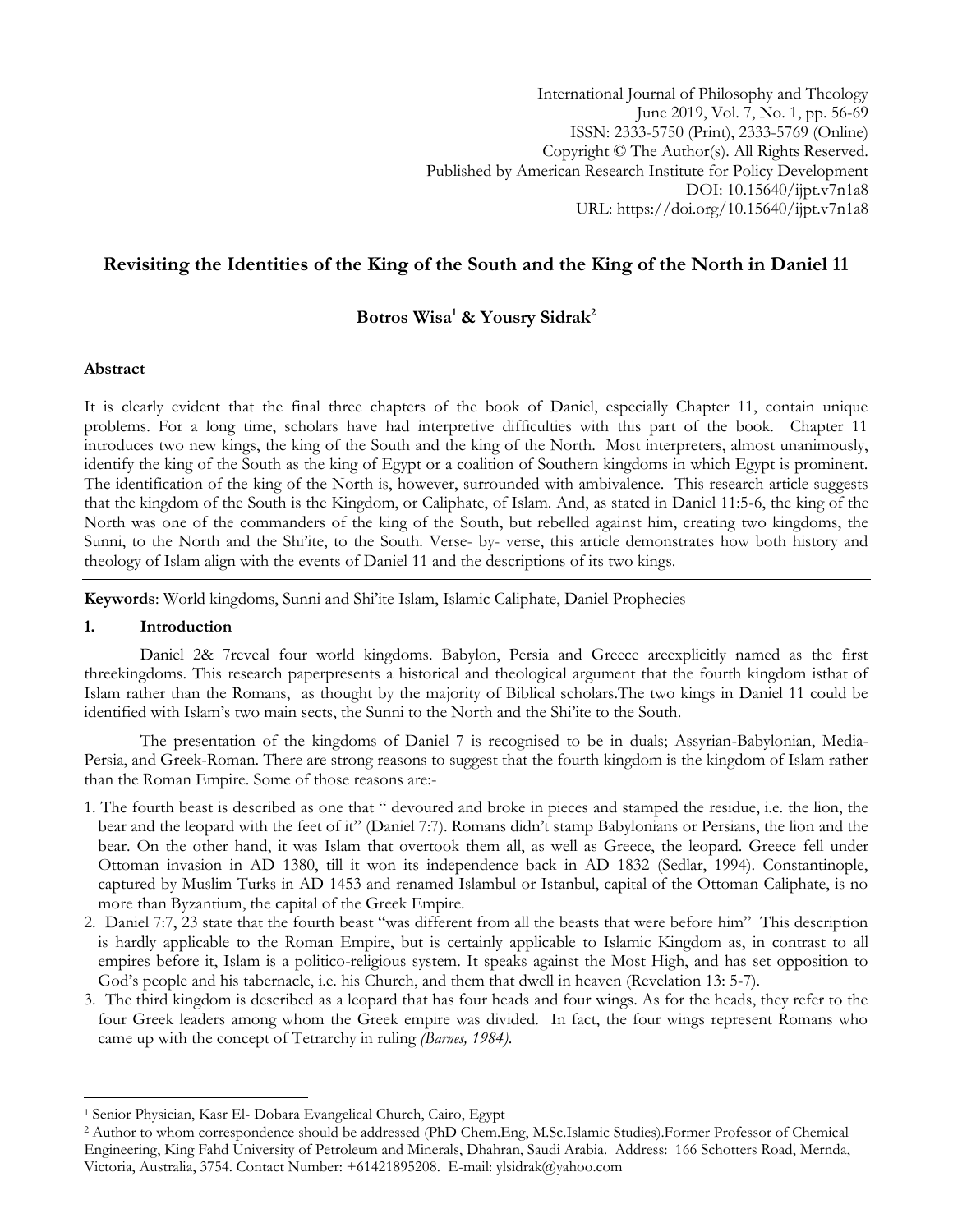Old Roman shields usually had a symbol of four wings. The Roman Empire, in fact, is an extension to the Greek empire as they both came from the west and are given the title Greco-Roman.

- 4. Daniel 11 has no resemblance with history of Seleucids and Ptolemies. Daniel 11:5, for example, mentions that the king of the North was one of the commanders of the king of the South before he rebelled against him to take his power. Seleucus Nicator has never been a follower of Ptolemy of Lagus. In addition, Daniel 11:36-45 can hardly apply to Antiochus Epiphanes, a fact that forced historians to apply it to the Anti-Christ of last days.
- 5. Both Persians and Greeks are clearly named in Daniel. Why Romans is not mentioned, if they were really meant by the fourth beast?. As for Islam, however, it is reasonable to have its name omitted as it is a politico-religious kingdom, different in nature from all the others.
- 6. Since the first three kingdoms came from the North, east and west, respectively, it was only reasonable for the fourth kingdom, Islam, to come from the South in order to complete the vision of the "four winds of heaven" mentioned in Daniel 7:2.

#### **2. Literature Survey**

Literature has offered many interpretations to identify the two kings of Daniel 11. According to Leatherman (Leatherman, 1996), the king of the South refers to the nation of Egypt, while the king of the Northrefers to the power that controlled thearea North of Palestine, which, by end of Daniel 11, was understood to be the Ottoman Empire. Smith (Smith,1945)added that prophecy of verse 45, centres in that power known as the king of the North. After the demise of the Ottoman Empire, Smith"s interpretation seemed, however, dubious. Similar views were held by Haskell (Haskell, 1901), Lamson (Lamson, 1909), Hill (Hill, 1915), and Johnson (Johnson, 1919).Doukhan (Doukhan, 1989) remarks that the king of the North has the same character as the "little horn" mentioned earlier in Daniel 7:8, 7:20 and 8:9, thus linking the king of the North with the Roman papacy. He identifies the king of the North with false claims of divinity, and the king of the South with "humanity without God."According to Harton (Harton, 1983), little problem exists in identifying the king of the South as most identify him as the king of Egypt. The Ptolemies ruled from Egypt during the fractured period of the Hellenistic Empire. This identification, Harton claims, is sealed by thespecific reference to Egypt in 11:42- 43.Robinson and Jamieson, Fausset, and Brown proposed that Turkey best fits this king of the North (Robinson et al., 1961). Those proposing Turkey as the origin of the king of the North do so in order to find a historical fulfilment for that king. The eschatological setting of thepassage, however, forbids a historical fulfilment. Baughman anticipated that Syria will fit this rule (Baughman, 1972). According to Blaiklock (Blaiklock, 1976), however, Syria is extremely unlikely as a candidate for the role of the king of the North. On the other hand, there are those scholars who identify Russia as the king of the North (Herman, 1969; Pentecost, 1958 and Strauss, 1969).

#### **Who are the two kings?**

The king of the North was one of the commanders of the king of the South(Daniel 11:5-6), but rebelled against him creating two kingdoms, the Sunni and the Shi"ite.They have been in conflict since the birth of Islam.The king of the Southrefers to the descendants of Muhammad,the Prophet of Islam, such as children of Ali bin Abi-Taleb and his wife Fatima,Muhammad"s daughter, who represent the Shi"ite Islam. The king of the North, however,refers to the Caliphates who are not descendants of Muhammad, representing, therefore, the Sunni Islam thatended with its capital in Istanbul, Turkey.

#### **The Rise of the Caliphate, or Kingdom, of Islam**

In contrast to the three kingdoms before it, Islam is a politico-religious kingdom.Muhammad sent letters to leaders of Byzantine, Persian andEthiopian empires, governors of Egypt, Syria and Bahrain. He wrote: "I invite you to Islam. if you become Muslims you will be safe".He also said, "Khosrau, the Persian leader, will be ruined, and there will be no Khosrau after him, and Caesar, the Roman leader, will surely be ruined and there will be no Caesar after him" (Bukhari, 1987, 4:267, 349, 350, 815, 816; 8:625, 626).

Explaining his mission, Muhammad said "I have been commanded to fight people till they testify that there is no god but Allah and that Muhammad is his Messenger"(Muslim, 1955, 1:30; Bukhari, 1987, 2:24).

All Arabian Peninsula was subjected to Islam by time of Muhammad's death in 632. Encouraging Muslims to expand their territory, Muhammad stated "He who dies without participating in invasion or wishing for it will be in the same state as a hypocrite" (Muslim, 1955, 1910).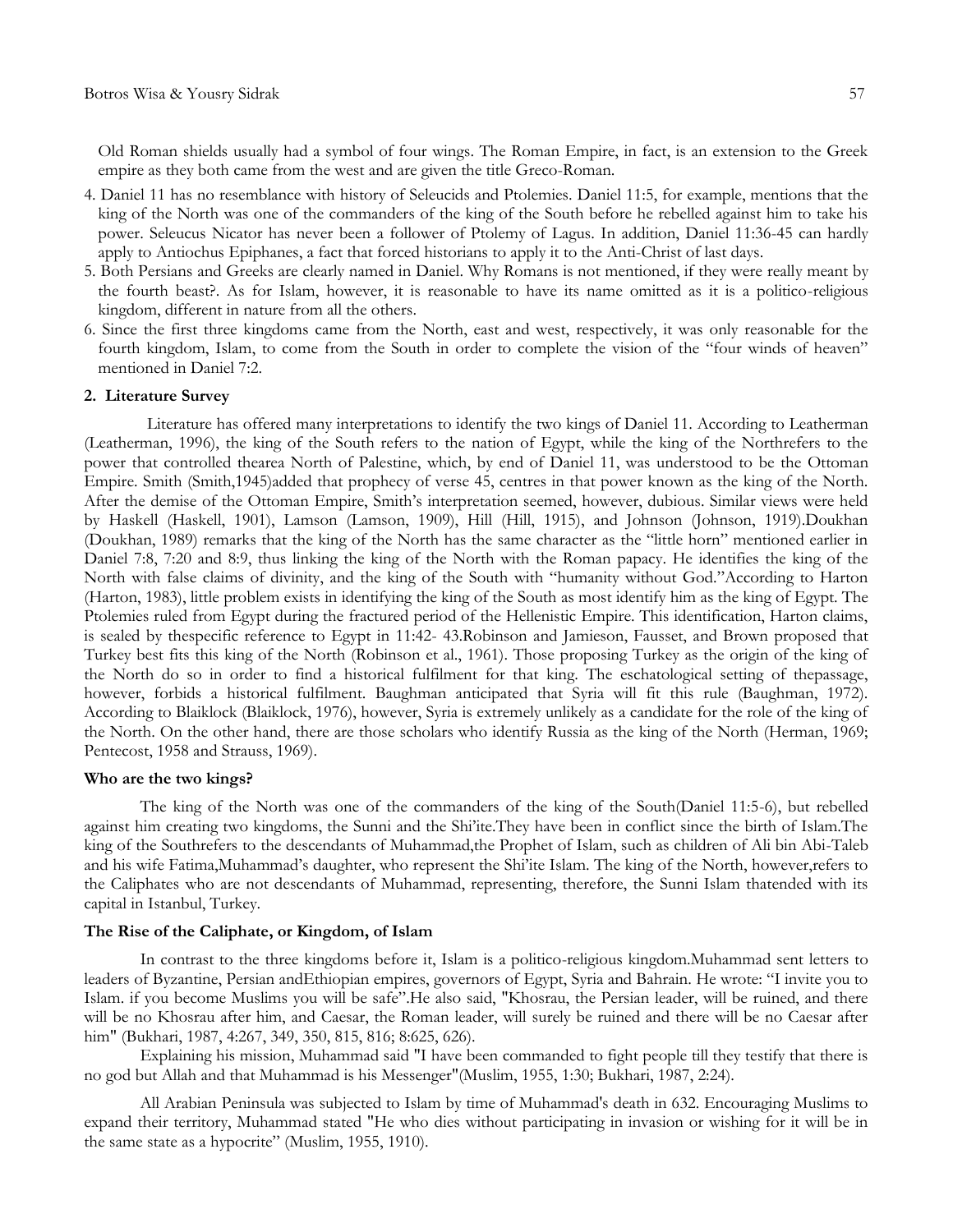After the death of Abu Bakr, the first Caliph, the Caliphate went to Omar bin Al-Khattab. In 644, Omar was assassinated. Ottoman,who doesn"t not belong to the house of the Prophet, became a Caliph. Following the murder of Ottoman, the Caliphate was restored to the legitimate Caliph, Ali bin abi-Taleb, Muhammad"scousin and son-inlaw.But the Umayyads in Damascus,under the leadership of Muawiya,rebelled against Ali. So, he moved hisseat to Al-Kufa, Iraq and went after the Umayyads. Since that time wars have been waging between the two camps. The Shi"ite gathered to theSouthand the Sunnis to the North.Aisha, Muhammad"swife,fought against Ali and his wife Fatima, who had a long-standing feud with her.This warwas called the "Battle of the Camel".

## **3. Verse-by-Verse Analysis of Daniel 11 in the Light of Islamic History**

11:1-2 "*In thefirst year of Darius the Mede I arose to be an encouragement and protection for him. And now I will tell you the truth. Behold, three more kings are going to arise in Persia. Then a fourth will gain far more riches than all of them; as soon as he becomes strong through his riches, he will arouse the whole empire against the realm of Greece"*

The first Kingdom wasthat of Babylon, and has been overpowered by Darius the Mede, with angelic help. Three Persian kings then arose: Cyrus, Cambyses II and Darius. The fourth was Xerxes II.

11:3-4"*And mighty king will arise and he will rule with great authority and do as he pleases. But as soon as he has arisen, his kingdom will be broken up and parcelled out toward the four points of the compass, though not to his own descendants, nor according to his authority which he wielded, for his sovereignty will be uprooted and given to others besides them*"

The mighty king was Alexander the Great.After his death, his kingdom was divided into four parts.Gradually in2nd century BC, the Greek empire was overpoweredby Romans. Some preferto express itas "Eventual Roman absorption of the Greek world" (Gruen,1992). In fact, this supports the proposal that the Romans couldn't represent the fourth kingdom of Daniel 2.

#### **3.1 The Beginning of Islamic History**

11:5 "*The king of the South will become strong, but one of his commanders will become even stronger than he and will rule his own kingdom with great power*"

The king of the South refersto the kingdom of Islam which began in Mecca in the South direction. In battle of Badr 624, Prophet Muhammad achieved a great victory, which marked the beginning of a strong kingdom that was soon to rule a large part of the known world.

According to sources of Sunni Islam, Muhammad died of poisoning that was injected in his food by a Jewish woman (Ibn Sa'ad, 2001). From theShi'ite view, however, the story is different. Shi'itescholars believe that Muhammad was killed by poison at the hands of his two wives, Aisha and Hafsa, incited by their respective fathers, Abu-Bakr and Omar, the first two Caliphs. Of these, Al-Imam Al-Sadeq stated"they are the worst of the creatures of Allah" (Al-Majlisi, 1983; Al-Aiashi, 2013; Al-Qumi, 2013). Both Fatima, Muhammad"s daughter and Ali"s wife, and her household were forced to pay allegiance to Abu-Bakr (Al-Amili, 2002). These Shi"ite views are also supported by some Sunni Muslim Scholars (Al-Shahristani, 1992, Al-Moutazali, 2007).Similar accounts are also found in other trusted sources (Hanbal, 1969; Al-Tabarani, 1994). In addition, the account that Aisha and Hafsa poisoned the Prophet finds a strong resonance in the Qur"an 66, considering that the Prophet threatened to divorce both Aisha and Hafsa, and indeed he divorcedHafsa (Bukhari, 1479). In addition, there is a clear reference in Sunni sources that Aisha administered some "medicines" to the Prophet during his last illness, an action that was against his will (Bukhari, 5712; Muslim, 2213).

Abu-Bakr, ruled 632-634, a period of time in which he killed between 50,000 to 70,000 of Muslims who refused to pay their annual zakat, in a war that Abu-Bakr insisted on fighting despite the opposition from other companions, including Omar, the second Caliph (Bukhari, 3:308).It could be concluded from this analysis that "One of his commanders will become stronger than he; and will rule his own kingdom with great power", which is referred to in 11: 5, is a reference to the first Caliph, Abu Bakr.

Indeed, the Caliphate has been usurped by force from its only legitimate Caliph, Ali bin Abi-Taleb, the Prophet's cousin and son-in-law, and the power by which Abu Bakr ruled indeed exceeded that of Prophet Muhammad himself, just as described in 11:5.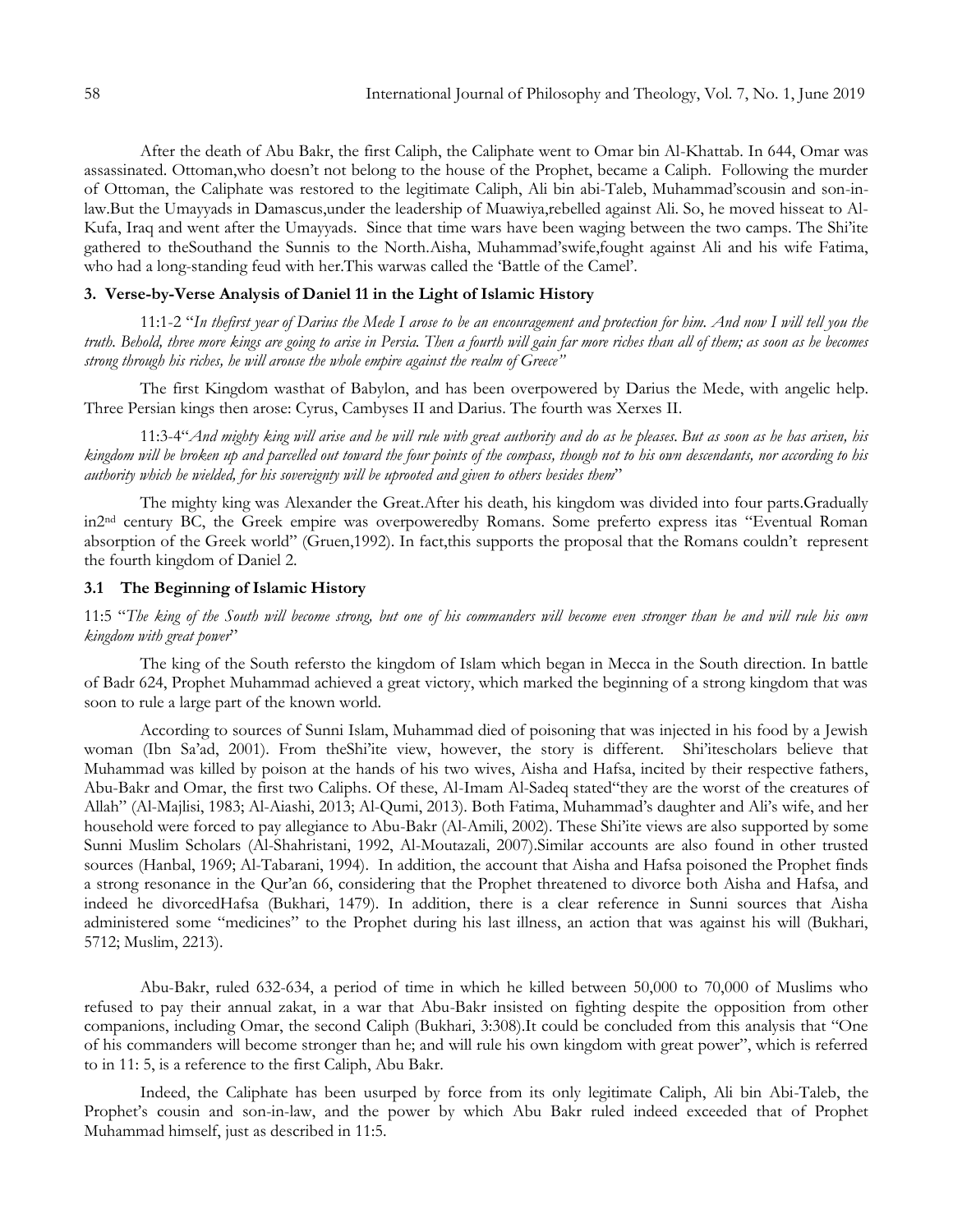11:6 "*After some years, they will become allies. The daughter of the king of the South will go to the king of the North to make an alliance, but she will not retain her power, and he and his power will not last. In those days she will be betrayed, together with her royal escort and her fatherand the one who supported her*."

In an attempt to restore reconciliation, Um-Kulthum, Ali"s daughter, married Omar in 639, despite her young age. Omar was her grandfather"s father-in-law (Al-Zahabi, 1996).This was politically motivated because a male child born to Omar from Um-Kulthum would be a grand-grand-child of the Prophet, a fact that would usher restoration of the Caliphate to the house of the Prophet. As a result of this marriage, Zaid bin Omar was born. Um-Kulthum remained Omar"s wife till he was assassinated in 644.The hope of restoring the Caliphate to the Prophet's house, however, was lost when Omar was assassinated. Caliphatewas usurped by Ottoman bin Affan, but he was also assassinated in year656.

### **3.2 The Rise of the Umayyads Dynasty and Fatima taken captive in 680**

The Umayyads took the Caliphate after they slaughtered Al-Hussien, Ali"s son, and carried his head to Damascus (Bin-Tawoos,1993). Just as recorded in Daniel 11:6, Um-Kulthum, Ali"s daughter, along with her siblings, was also taken as a captive to the Umayyads in Damascus

#### **3.3 The Downfall of the Umayyads and the Rise of the Abbasids Caliphate in 750**

### 11:7 "*One from her family line will arise to take her place. He will attack the forces of the king of the North and enter his fortress; he will fight against them and be victorious*"

The year 750 witnessed the downfall of the Umayyads dynasty and the rise of the Abbasid dynasty under leadership of Abi al-Abbas, a descendant of the family line of Um-Kulthum, just as 11:7 states. Al-Abbas was a son of Abdal-Muttalib and an uncle of Prophet Muhammad. He moved secretly to Kufa, Iraq and remained there till 750, when the people of Kufa pledged allegiance to him to become the first Caliph of Muslims in the Abbasids era.The Abbasids supported the Shi"ite in their uprise against the Umayyads in Damascus. Consequently, the Umayyads went to war against them, but were defeated in the battle of Al-zab, North of Iraq, in 750 (Ibn Kathir, 1990). Marawan bin Muhammad, the last Umayyad Caliph was killed. His death ushered the end of the Umayyads and the rise of the Abbasid Caliphate.

### 11:8a "*He will also seize their gods, their metal images and their valuable articles of silver and gold and carry them off to Egypt"*

After his defeat in AD 750, Caliph Marawan bin Muhammad fled to Egypt accompanied by his followers, carrying with himthe Prophet"s cloak and silver ring. The Abbasid, however, pursued him and killed him.They took thesebelongingsand kept them in Cairo in a suburb named "Athr Al-Nabi", or the belongings of the Prophet, before they were carried to Istanbul, Turkey in 1517 (Al-Moutazali, 2007)

#### 11:8b "*For some years he will leave the king of the North alone"*

After Abbasid Caliphate was established in Baghdad AD 750, there was a period of peace.Umayyads fled to Andalus. Seljuks, however, were not subjects of the Abbasids.

#### 11:9 *"Then he will come to the realm of the king of the Southand return to his own country*"

The Shi"ite of the Southwelcomed the Abbasids as they saved them from the Umayyads. The Abbasids returned to their land in Iraq, where they made Baghdad a capital of their Caliphate.

### **3.4 The Rise of the Fatimids Caliphate**

#### 11:10a*"His sons will prepare for war and assemble a great army"*

The expression "his sons" in 11:10 is a reference to the lineage of Fatima"s descendants and their blood relationship to al-Abbas. In 909, Ubaid Allah Al-Mahdi founded the Fatimids, an Islamic empire that was initiated in Morocco, but was soon extended to Egypt. The Fatimids are a sect of Shi"ite that could be traced back to Fatima, daughter of Prophet Muhammad.In 959, the Fatimids mobilized strong military forces, and marched from Morocco to Egypt. The conquests carried out by the Fatimids took them from Morocco, on the western edge of the African continent, to Egypt on its eastern edge (Hajj, 2006).Egypt, itself, was conquered in 969. They established Cairo as the capital of their Caliphate; with Egypt becoming the political and religious centre of their empire. In 974, the Fatimids added Hejaz and the Levant to their territory.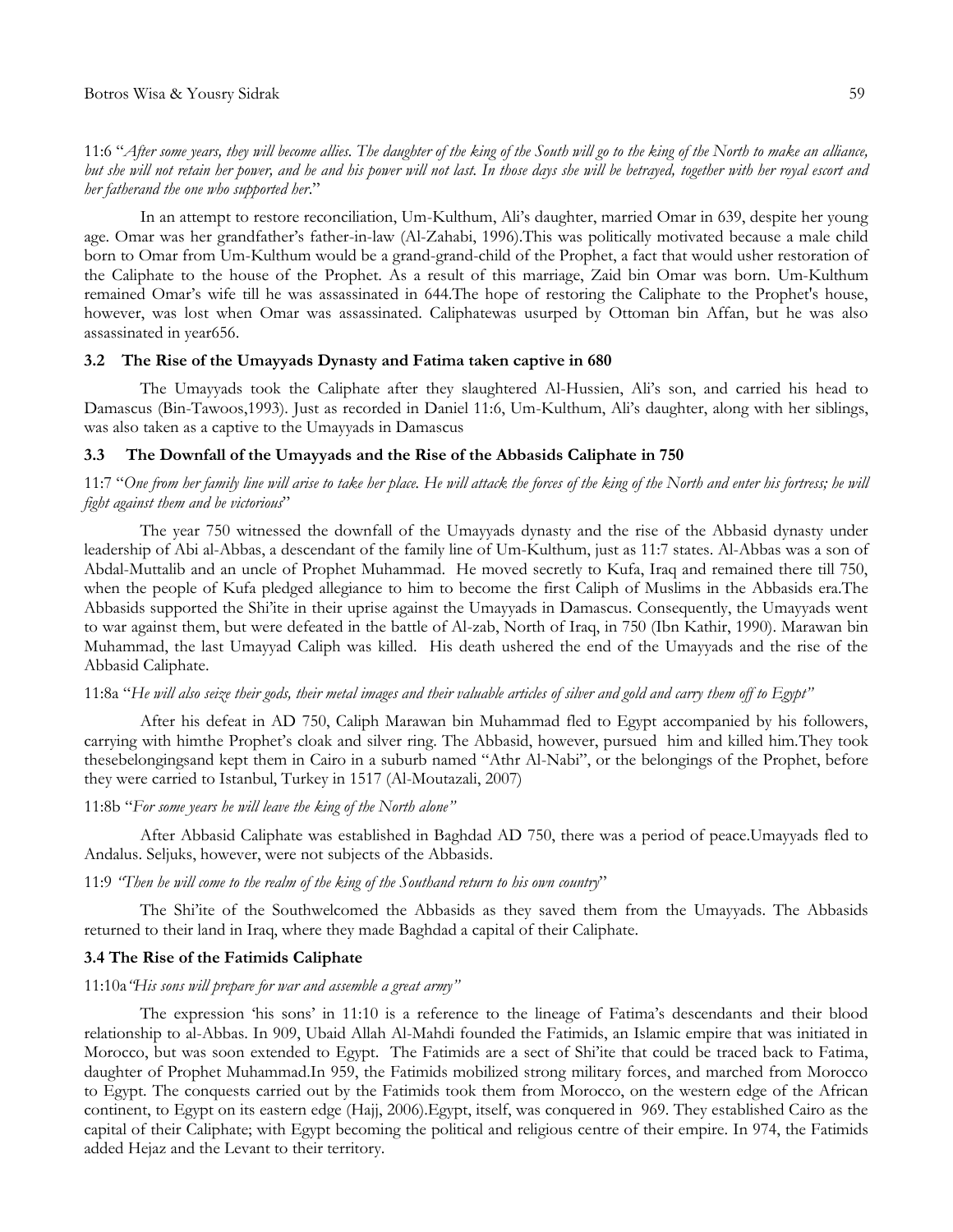#### **3.5 The Beginning of the Crusadesin 1096**

## 11:10b "*And one shall certainly come and overflow and pass through: then shall he return, and be stirred up, even to his fortress*"

In 1098, the Crusades arrived with massive and sweeping armies and regained Edessa and Antioch from the hands of the Seljuk, king of the North. Then in 1099, they returned to capture Jerusalem from the hands of the Fatimids, king of the South, after a siege that lasted 41 days. With the fall of Jerusalem, the Crusades also gained control of Bethlehem, Al-Khalil, Al-Ramla, Jaffa, and Tabaria. Only Ascalon and some other villages remained under Muslims' control. This was the first crusade, 1095 to 1099.

### 11:11 "*And the king of the South shall be moved with choler, and shall come forth and fight with him, even with the king of the North: and he shall set forth a great multitude; but the multitude shall be given into his hand*"

The capture of Jerusalem by the Crusades on 15<sup>th</sup> July, 1099 certainly stirred the anger of the Fatimids, the king of the South. The Fatimids assembled a great army that marched out of Cairo, Egypt, under the leadership of al-Afdal Shahanshah. On August 12<sup>th</sup>, 1099, the Crusaders, under Godfrey of Bouillon, surprised al-Afdal at the battle of Ascalon and completely defeated him. It is quite interesting that the Fatimids, who were strong allies to the Crusades against the Sunni Turkish Seljuk atthe beginning of war, changed their position to have the Crusades as their common enemy.

### 11:12 "*And capturing the host, his heart will be lifted up, and he will cause tens of thousands to fall; yet he will not prevail"*

The second stage of Ramla battle was carried outin 1102, resulting, again, in the defeat of the Fatimids at the hands of the crusaders. The third, and bloodiest stage, however, occurred on August, 27<sup>th</sup>, 1105. The crusaders killed seventy thousands of the Fatimid Muslims under leadership of Al-Afdal Shahanshah. And, thus, they were so filled with pride (Dupuy and Dupuy, 1977).

### Daniel 11:13 "*For the king of the North shall return, and shall set forth a multitude greater than the former, and shall come after certain years with a great army and with much riches*"

Emad al-Din Zengi, a Seljuki leader (Runciman, 1952)came with a strong army and formed a siege around Edessa, till it fell in his handsin 1144. The Seljuki army killed all who were unable to escape to the castles, many also died as they were run over by the crowds.

#### 11:14a "*in those times there shall many stand up against the king of the South*"

The11<sup>th</sup> and 12<sup>th</sup> centuries have witnessed rapid deterioration of the Fatimids Caliphate in Egypt, thus made it vulnerable to attacks by external forces, from boththe Seljuk and the crusaders (Goha, et al, 1778). Some Egyptians werecalling for help from Nur al-Din Zengi, the Seljuki leader. Others were calling for help fromthe crusaders. A number of Syrian attacks on Egypt were halted shortly after the victory of the campaigns launched by Amalerik I of Jerusalem on March 18th, 1167 in what came to be known as the Battle of the Two Doors. The battle resulted in a tactical withdrawal of the two forces (Smail, 1995).

#### 11:14b "*also the robbers of thy people shall exalt themselves to establish the vision; but they shall fall*"

There was, however, a Biblical and prophetic incentive to the crusaders attacks on Egypt.In carrying out their attacks, crusaders thought they were fulfilling the vision of Zechariah 12:9 "*And it shall come to pass in that day, that I will seek to destroy all the nations that come against Jerusalem*".The defeat of crusaders in battle has, however, shown that they misunderstood the prophetic dimensions of Zecharia 12:9.

## 11:15 "*So the king of the North shall come, and cast up a mount, and take the most fenced cities: and the arms of the South shall not withstand, neither his chosen people, neither shall there be any strength*"

In 1171,Salah al-Din Ayyubi, a Kurdish Sunni,brought the Shi`ite Fatimids Caliphate to an end withrecognition of the Sunni Caliphate of Baghdad.In 1175, Salah al-Din was declared the Sultan of Egypt and Syria by the Abbasid Caliph, thus bringing the Fatimid dynasty to an end. The Fatimids had no strength to stand against the might of Salah al-Din, just as is foretold in 11:15.The Muslim forces, under leadership of Salah al-Din, defeated the crusaders" army in July 4th, 1187 in Hattin. As a result, Jerusalem fell once again into the hands of Sunni Muslims. Those participated in the Crusades were either killed, ransomed or sold on the local slave market.

11:16 "*he that cometh against him shall do according to his own will, and none shall stand before him: and he shall stand in the glorious land, which by his hand shall be consumed*"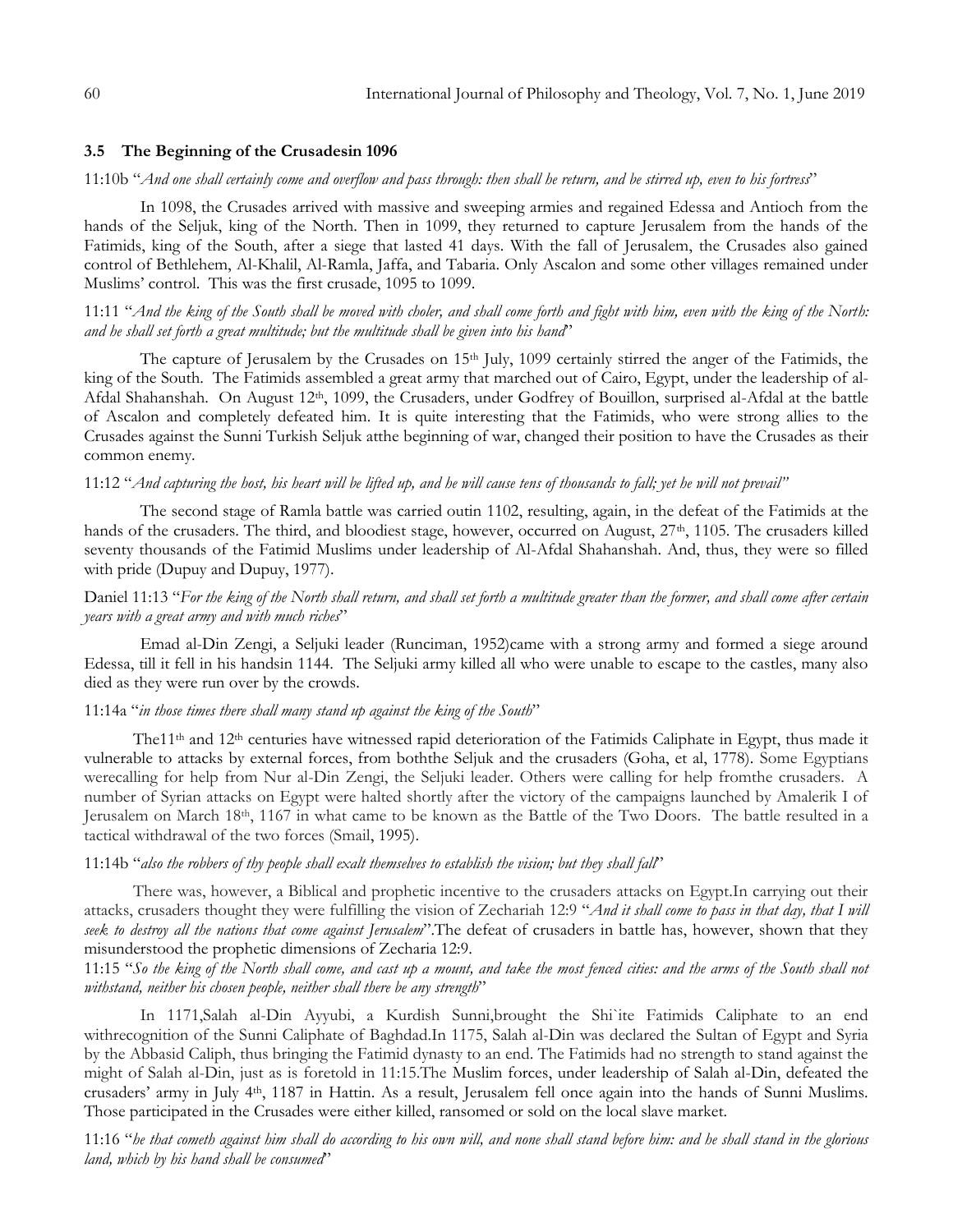Jerusalem, however, didn"t remain under Sunni Muslims for long.Shortly after his coronation in 1189, Richard, the Lion's heart, having already taken the crusader's vow, set out to recapture the Holy Land from Salah al-Din.A battle took place at Arsuf, on September  $7<sup>th</sup>$ , 1191 that resulted in the defeat of the Ayyubid forces. The coastal area of central Palestine, including port of Jaffa, returned to Christian control. Richard wanted to continue his wars to restore Jerusalem. But, unfortunely, he heared that his brother, John, seized the throne of England.

11:17 "*He will determine to come with the might of his entire kingdom and will make an alliance with the king of the South. And he will give him a daughter in marriage in order to overthrow the kingdom, but his plans will not succeed or help him.*"

After hearing that his brother, John, seized the throne, Richard was forced to return back to England. Before returning, however, he signed a peace treaty with Salah al-Din at al-Ramla in 1192. He offered to give his sister Juana to king al-Adel, Salah al-Din"s brother, with Jerusalem being their wedding gift, sharing its control together (Abu-Shama, 1992). The Pope, however, refused to bless this marriage despite Salah al-Din agreeing to it. Salah al-Din insisted that Muslims should take over Jerusalem, in exchange of granting coastal cities to the Byzantines. So, they gained control of Tire, Haifa, Jaffa, Antioch, Tripoli, al-Lid and al-Ramla.

### **3.6 The Rise of the Mamlukis Dynasty and the Coming to an end of the Crusaders**

11:18 *"Then he will turn his face to the coastlands and capture many. But a commander will put a stop to his scorn against him; moreove, he will repay him for his scorn"*

The crusaders occupied Acre in 1191.In 1291, the Mamluk leader, Al-Ashraf bin-Qalaou"n marched his forces from Egypt towards Acre,and was able to defeat the crusaders in a decisive win. By defeating the crusaders, Al-Ashraf also removed the scorn caused by the crusaders when they killed his representatives sent to them (Crawford, 2003).

### 11:19 "*After this, he will turn back toward the fortresses of his own country but will stumble and fall, to be seen no more*"

That was the last defeat of the crusaders at the hands of Muslims, after which they retracted to their land and never returned to attack Muslims anymore.

### 11:20 "*His successor will send out a tax collector to maintain the royal splendour. In a few years, however, he will be destroyed, yet not in anger or in battle*"

Following the assassination of the Sultan Mamluk, Al-Ashraf, Al-Naser Muhammad was crowned the Sultan of Egypt.He was 9 years of age when he became Sultan of Egypt.

The Burji Mamluks became more powerful during the reign of Al-Naser Muhammad. They imposed heavytaxes on people(Levanoni, 1995). In 1294, Sultan Al-Naser was peacefully removed from throne, as foretold in Daniel 11:20.That was a little more than a year after he was crowned. He was, however, instilled for a second reign in 1299.

#### **3.7 The Rise of the Ottomans Caliphate (1299 to 1922)**

### 11:21 "*He will be succeeded by a contemptible who has not been given the honour of royalty. He will invade the kingdom when its people feel secure, and he will seize it through intrigue*"

The year 1299 witnessed the birth of a new empire, an empire that was to rule the world of Sunni Islam for over six centuriestill the end of World War I.That was the Ottoman Empire founded by Ottoman Gazi, the son of Ertughrul. The expression "a contemptible person" in 11:21 is, indeed, a very precise description of whoOttoman bin Ertughrul actually was. Ottomandescended from some Turkish tribes that were recent converts to Islam.He was not a Qureshi, i.e. from Quraysh, the Arabian tribe from which Muhammad, the Prophet of Islam, descended. About Quraysh, Muhammad said it is superior to all other tribes, and that he himself is superior among the people of Quraysh(Ahmad, 1788). In fact, Muhammad said that Muslim Caliphates must come out of Quraysh, (Ahmad, 12307). Truly, Ottoman Ertughrul, has not been given the honour of royalty, just as 11:21 states.The Ottomans, however, succeeded in gaining control over the countries surrounding Turkey. He invaded the Christian Byzantine Empire and was powerful enough to subdue it. In 1453, eventually, Constantinople, the great seat of Christianity at that time, and the eastern capital of the Roman Empire, fell into the hands of Muslim Ottomans who changed its name to become Islambul, or the City of Islam, currently Istanbul.

11:22 "*Then an overwhelming army will be swept away before him; both it and a prince of the covenant will be destroyed*"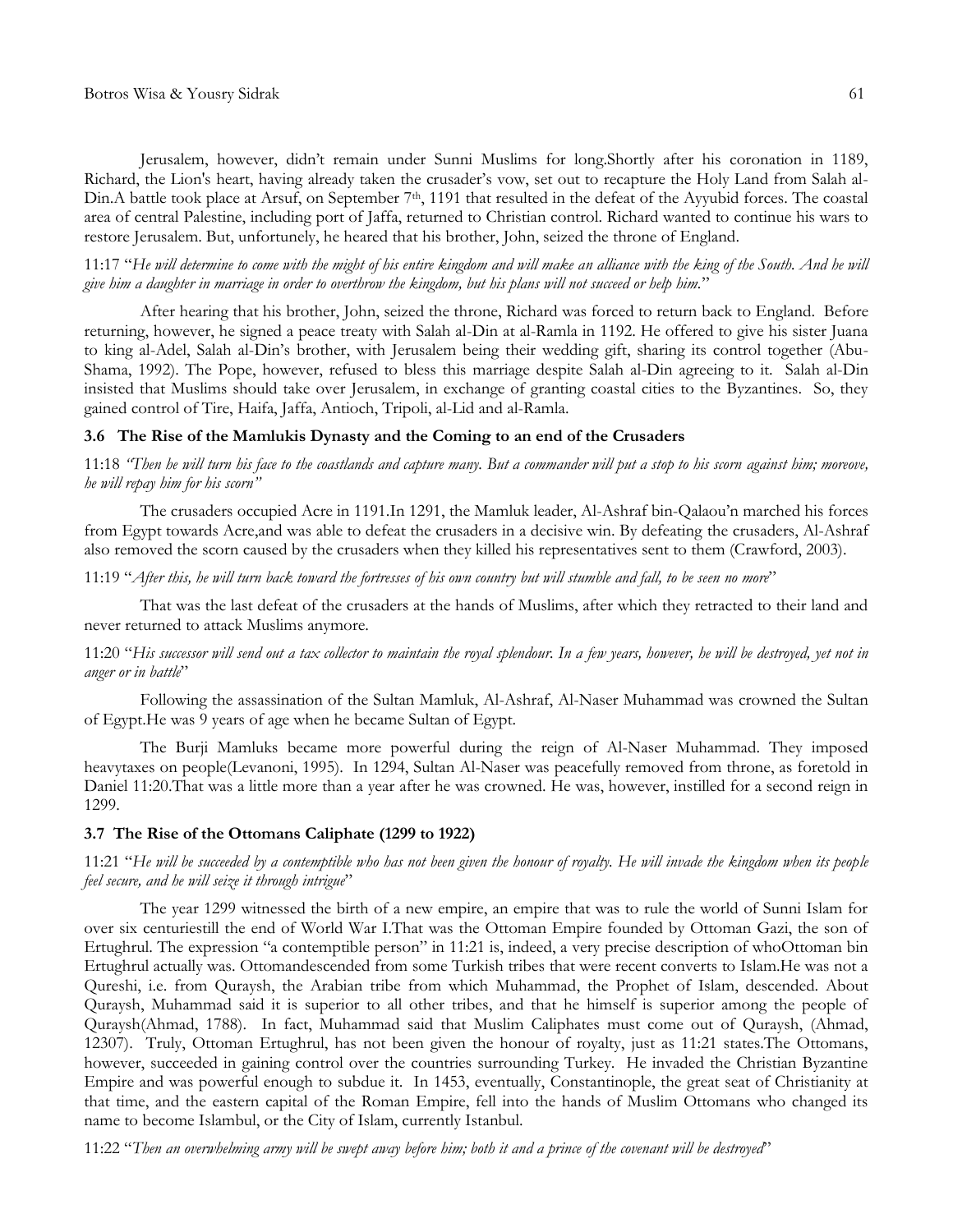Following the death of Ottoman, Sultan Orhan Gazi, his son, gained control of the empire. During 35 years of Orhan reign, he doubled the area of the land he inherited from his father, and succeeded, with sweeping forces, in defeating the Byzantine centre of power in Asia Minor.So, in June 1st, 1329, Ottoman forces, led by Orhan Gazi,defeated the Byzantines forces led by Andronicus III in the Battle of Pelekanon. That defeat was final with no further attempt made at regaining the cities in Anatolia under Ottomans siege (Benoit, 2011).

## 11:23 "*After an alliance is made with him he will practice deception, and he will go up and gain power with a small force of people*"

In exchange of Orhan"s political and military support, Byzantine Emperor John VI Kantakouzenos gave his daughter, Princess Theodora, in marriage to Sultan Orhan in 1346. That was not the first or last settling of Ottoman Muslims in Eastern Europe, as Orhan also made other political covenants through marriages. So, he married threemore daughters of Byzantine statesmen, namely, Asporsha in 1316, Nilufer Hatun in 1359, and Maria Hatun (Peirce, 1993). Through these marriage covenants, the Ottomans were able to capture large Byzantine cities after their great victory in the battle of Bafeus in 1302, and that of Dembs in 1303 (Kazhdan, 1991). So, Orhan captured Bursa in 1326. Nicaea in 1331, Nicomedia in 1333, Gallipoli in 1354, Adana in 1360.As a result, the Byzantine Empire began to disintegrate.

11:24 "*He shall enter peaceably, even into the richest places of the province; and he shall do what his fathers have not don, nor his forefathers: he shall disperse among them the plunder, spoil, and riches; and he shall devise his plans against the strongholds, but only for a time*"

After sweeping success in capturing some of the main cities in the Byzantine Empire, it was time to conquer the largest and most fortified Christian city of that empire, its capital, Constantinople. So, in 1394, the Turkish Sultan Bayezid I, laid siege to Constantinople (Mango, 2002). On the urgings of the Byzantine emperor, Manuel II Palaeologus, a new crusade was organized to defeat him. This, however, proved to be unsuccessful, after the defeat of the Byzantines in the Battle of Nicopolis in 1396 (Bozhilov and Vasilev, 1999). This resulted in the rout of an allied Crusaders army, where men who couldn"t manage to escape were slaughtered, and for those with high status captured for a ransom. There was indeed plunder, spoils and riches.Thus the siege of Constantinople continued until 1402 (Bisaha, 2004).The beleaguered Byzantines had their reprieve when Bayezid I had to forsake his siege when the news reached him that the Mongols, under the leadership of Timur Link, were attacking his territories. So, and exactly as it is stated in Daniel 11: 24, the siege was halted, but only for a time, since Constantinople fell in the hands of the Ottomans later in1453.

11:25-26 "*He shall stir up his power and his courage against the king of the South with a great army. And the king of the South shall be stirred up to battle with a very great and mighty army; but he shall not stand, for they shall devise plans against him. Those who eat his choice food will destroy him, and his army will overflow, but many will fall down slain*"

In 1514, Sultan Selim I came with a great army to fight against the Shi"ite leader Shah Ismail the Safavid in what came to be known as the Battle of Chaldiran.

The Turkish Sultan made a secret agreement with the Kurdish soldiers in the Safavids army to rebel against Shah Ismail during the battle (Sticker, 2000). The battleended with a decisive victory for the Ottoman Empire over the Safavid Empirewith disastrous losses for the latter(McGregor, 2006).

### 11:27 "*As for both kings, their hearts will be intent on evil and they speak lies to each other at the same table; but it will not succeed, for the end is still to come at the appointed time*"

The Abbasid Caliphs residedin Egypt as nominal rulers since Mongol sack of Baghdad in 1258.When, in 1517, the Ottomans occupied Jerusalem and Egypt. Caliph Al-Mutawakkil III, in order to secure his position, sought the Ottomans favour, so he welcomed them into Egypt.The Ottomans claimed that he surrenderedto the Ottoman Sultan Selim I the title of Caliph as well as its outward emblems (Drews, 2011). Istanbul was declared the center for the Ottoman Caliphate, a Caliphate that ended exactly 400 years later, at the appointed time.

## 11:28 "*Then he will return to his land with much plunder; but his heart will be set against the holy covenant, and he will take action and then return to his own land*"

Following the conquest of the Mamluk Empire by the Ottomans, the Ottoman Sultan, Selim I, returned to his land with a great plunder i.e., the title of Caliphate, the leadership of the Muslim community. They,then, put their hearts on affirming the Islamic identity of Jerusalem by turning its Churches into mosques.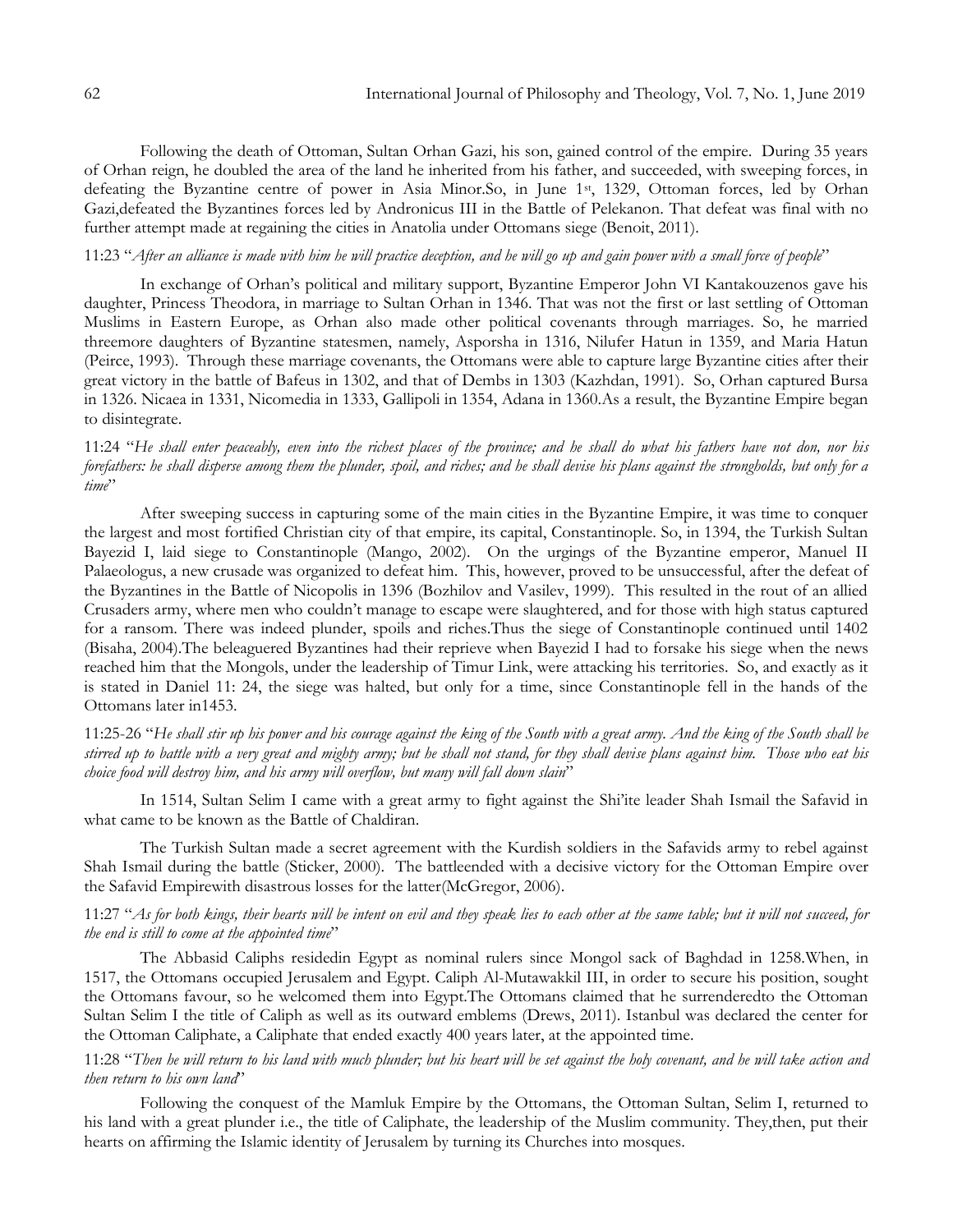They also began a persecution of Christians, that led to their number diminishingto a minority after being the majority there (Gaunt, 2006).

### 11:29 "*At the appointed time he will return and come into the South, but this last time it will not turn out the way it did before*"

In 1570, the Ottoman fleet was set to sail south towards Cyprus to capture it. In 1571, however, the fleet of the European Catholic states led by John of Austria, inflicted a major defeat on theOttomansfleet in the Gulf of Patras in what came to be known as the battle of Lepanto (Davis, 1999). This battle was the most decisive naval battle since BC 31. The outcome of this battle was not like the ones before it, as the Ottomans for the first time, suffered a disastrous defeat.

### 11:30 "*For the ships of Chittim shall come against him: therefore he shall be grieved, and return, and have indignation against the holy covenant: so shall he do; he shall even return, and have intelligence with them that forsake the holy covenant*"

Chittimis the name of a branch of the descendants of Javan, the son of Japheth (Genesis 10). The name denotes Greece. The defeat of the Ottomans has brought anger and humiliation upon them. So, the Ottomans quickly rebuilt their naval forces, and sailed towards Cyprus. The capital Nicosia and several other cities fell quickly. The Christian fleet, which sailed from Crete late August 1571, returned to its place when it received the news of the fall of Nicosia. Moreover, the Ottomans encouraged the Christian inhabitants of Jerusalem to convert to Islam, thus forsaking the holy covenant as 11:30 foretold (Smith, 2015).

## 11:31 "*And arms shall stand on his part, and shall pollute the sanctuary of strength, and shall take away the permanent ( foundations) and shall place the abomination that makes desolate*"

The Ottomanswere keentoIslamiseJerusalem. In 1524, they took possession of the Church of thelast supperand converted it into a mosque. In 1550, the Franciscans were evicted from their buildings.In addition, the Ottomansrenewed the Dome of the rock and built other domes on of the temple mount, one of which was the Dome of the Tablets,built in the second half of the 16th century, to theNorthof the dome of the rock. It was thought to be on the same place of the holy of holies (Wikipedia, "Ceracle").

#### **3.8 Centuries of Persecution for Christians**

### 11:32 "*By smooth words he will turn to godlessness those who act wickedly toward the covenant, but the people who know their God will display strength and take action*"

Because of flattery, many Christians converted to Islam in order to gain the Ottoman Sultan"s favour. Christians were considered second class citizens that had to pay a special tax, called jizya. In addition, Christians were not allowed to dress like Muslims, ride horses or have their court testimony recognised as equal to that of a Muslim (Yazbic, 1993). True Christian believers, however, remained faithful to their Christian faith and were a source of encouragement and strength to their brothersin faith.

## 11:33 "*Those who have insight among the people will give understanding to the many; yet they will fall by sword and by flame, by captivity and by plunder for many days*"

Persecution of Christians under the Ottoman rule continued to the time of its demise in 1917,for 400 years. Historian Robert Irwin points out that Christians living under Muslim rule suffered during the crusading period (Irwin, 1997). According to Coptic chronicles, Salah al-Din had many Christians in Egypt crucified in revenge against his crusaders enemies.

#### 11:34-35*"Now when they fall they will be granted a little help, and many will join with them in hypocrisy"*

Despite the fact that many Christians, in an attempt to gain some benefits and to avoid payment of jizya, converted to Islam, many remained faithful to the Lord. God indeed used this persecution in order to purify the faith of many, just as fire purifies gold.

11:36-39*"Then the king will do as he pleases, and he will exalt and magnify himself above every god and will speak monstrous things against the God of gods; and he will prosper until the indignation is finished, for that which is decreed will be done. 37 He will show no regard for the gods of his fathers or for the desire of women, nor will he show regard for any other god; for he will magnify himself above them all.<sup>38</sup> But instead he will honour a god of fortresses, a god whom his fathers did not know; he will honour him with gold, silver, costly stones and treasures.<sup>39</sup> He will take action against the strongest of fortresses with the help of a foreign god; he will give great honour to those who acknowledge him and will cause them to rule over the many, and will parcel out land for a price".*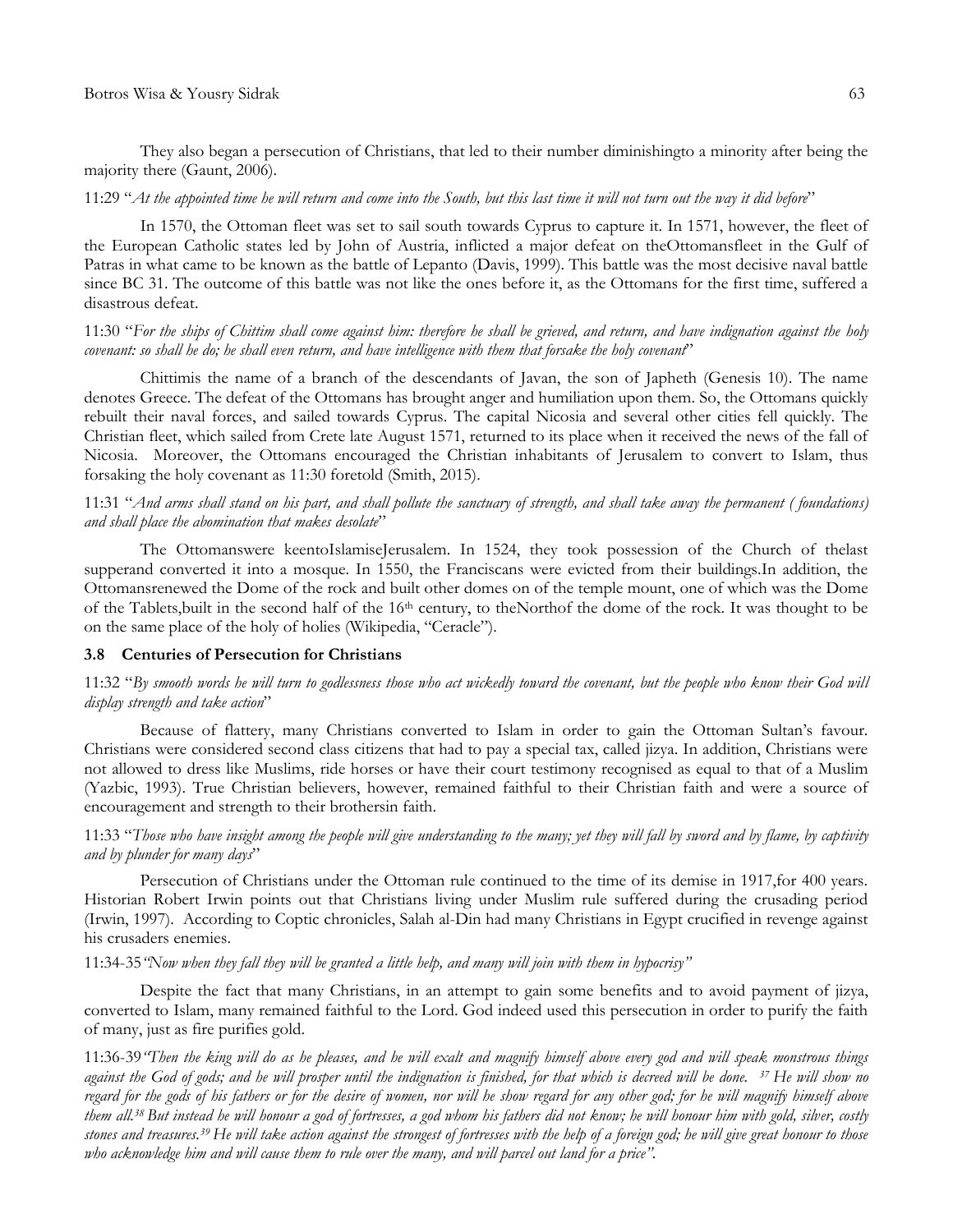For the Ottomans, the fall of Constantinoplein 1453,was considered their greatest victory over Christianity. They converted Christian Churches into mosques. Hagia Sophia, a former Eastern Orthodox Cathedral, was their first target (Magdalino, 2010).In addition, thousands of Christians were murdered and adults were taken into captivity. Many women were raped.British historian Philip Mansel estimated that around 30,000 Christians were either killed, enslaved or forced into exile (Mansel, 1995).The Ottomans" strong interest was to build military castles and forts. They were artistic in decorating their palaces with gold, silver and precious stones(Arsiya, 2105).They divided the land they acquired into provinces, and appointed a governor over each province. By the mid-16th century, all governors came under the direct rule of the Sultan, and he could remove or transfer them at will. This practice has led to an increase in flattery to the Sultan as governors strived to gain his favour (Imber, 2002).

## **3.9 The First World War and the Downfall of the Ottoman Empire starting 1914**

11:40 "*At the end time the king of the South will collide with him, and the king of the North will storm against him with chariots, with horsemen and with many ships; and he will enter countries, overflow them and pass through*"

In 1914, 3 years short of the 400<sup>th</sup> anniversary of the occupation of Jerusalem by the Ottomans, the First World War broke out. Hussein bin Ali, Prince, of Mecca,contemplated rebellion against the Ottoman Sultan. The aim of the revolt was the creation of a single unified and independent Arab state stretching from Aleppo in Syria to Aden in Yemen. This movement has followed correspondence between the British and Hussein, acting in contact with Arab nationalist groups, in which the British had encouraged Arab hopes of independence (Hourani, 1991).The revolt, led by Hussein bin Ali and his allies, with the military backing of the British Empire, successfully battled and repelled the Ottoman military presence from much of the Hejaz and Transjordan. The Ottomans" response to Hussein"s revolt was overwhelming. Ottoman troops in the Hejaz numbered 20000 men by 1917. The Ottoman troops enjoyed an advantage over the Hashemite troops, belonging to Hussein bin Ali (Murphy, 2008).

11:41 "*He will also enter the Beautiful Land, and many countries will fall; but these will be rescued out of his hand: Edom, Moab and the foremost of the sons of Ammon*"

Verse 41 mentions the rescue of Edom, Moab and the sons of Ammon from the grip of the Ottomans.In 1916, Edom, currently north of Hejaz (Wikipedia, "Yathrib");

Moaband the sons of Ammon, currently Jordan, fell into the hands of Hussein bin Ali, who was supported by the British forces. Consequently, three Ottoman armies surrendered (Fromkin, 2010). On 27th June the same year, Hussein bin Ali proclaimed himself a king over the Hejazi Hashemite kingdom, and appointed his son Abdullah a prince over the province of Eastern Jordan, a province that became the modern state of Jordan (Charles, 1923)

## 11:42, 43 "*Then he will stretch out his hand against other countries, and the land of Egypt will not escape. But he will gain control over the hidden treasures of gold and silver and over all the precious things of Egypt; and Libyans and Ethiopians will follow at his heels"*

The Turkish forces indeed stretched out to have their grip on Iraq in two battles that have been described by some historians as the most heinous and humiliating in the history of the British military (Morris, 2010).They won the two battles,the Battle of Kut and the Battle of Ctesiphon. Towards Egypt, the Ottomans fought two battles for Gaza on 26th March 1917, and 19th April 1917. In both battles, the Ottomans were victorious over the British army (Powles, 1922).The Ottomans also advanced towards the Sinai Peninsula till they reached Suez Canal in Egyptin 2nd February 1915, where the Ottomans, allied with the Germans, fought against Britain and its allies near the Egyptian town of Romani, between 3<sup>rd</sup> and 5<sup>th</sup> August 1916. The British Empire victory ensured the safety of the Suez Canal from ground attacks as well as securing the traffic through the canal (Battles Nomenclature Committee, 1922, p. 31).

Despite the British occupation of Egypt at that time, Egypt didn"t escape dominion of the Turkish Empire as did Hejaz and Jordan. This is because the Egyptians considered Hussein bin Ali a traitor since he allied with the British, so they continued to be loyal to the Ottomans. The throne of Egypt, as a result, remained in the hands of the family of Turkish Muhammad Ali Pasha who had control over Egypt's palaces and all its riches (Ekinci,2105).In addition, the Libyan leader, Omar Al-Mukhtar, came to the support of the Ottomans in Egypt accompanied by some Libyan Senussis ( World Bulletin, 2014), as well as some Sunni groups from Darfur, Sudan under the leadership of Ali Dinar (Wikipedia, "Ali Dinar"), thus fulfilling the words of 11:43.

11:44 "*But rumours from the East and from the North will disturb him, and he will go forth with great wrath to destroy and annihilate many*"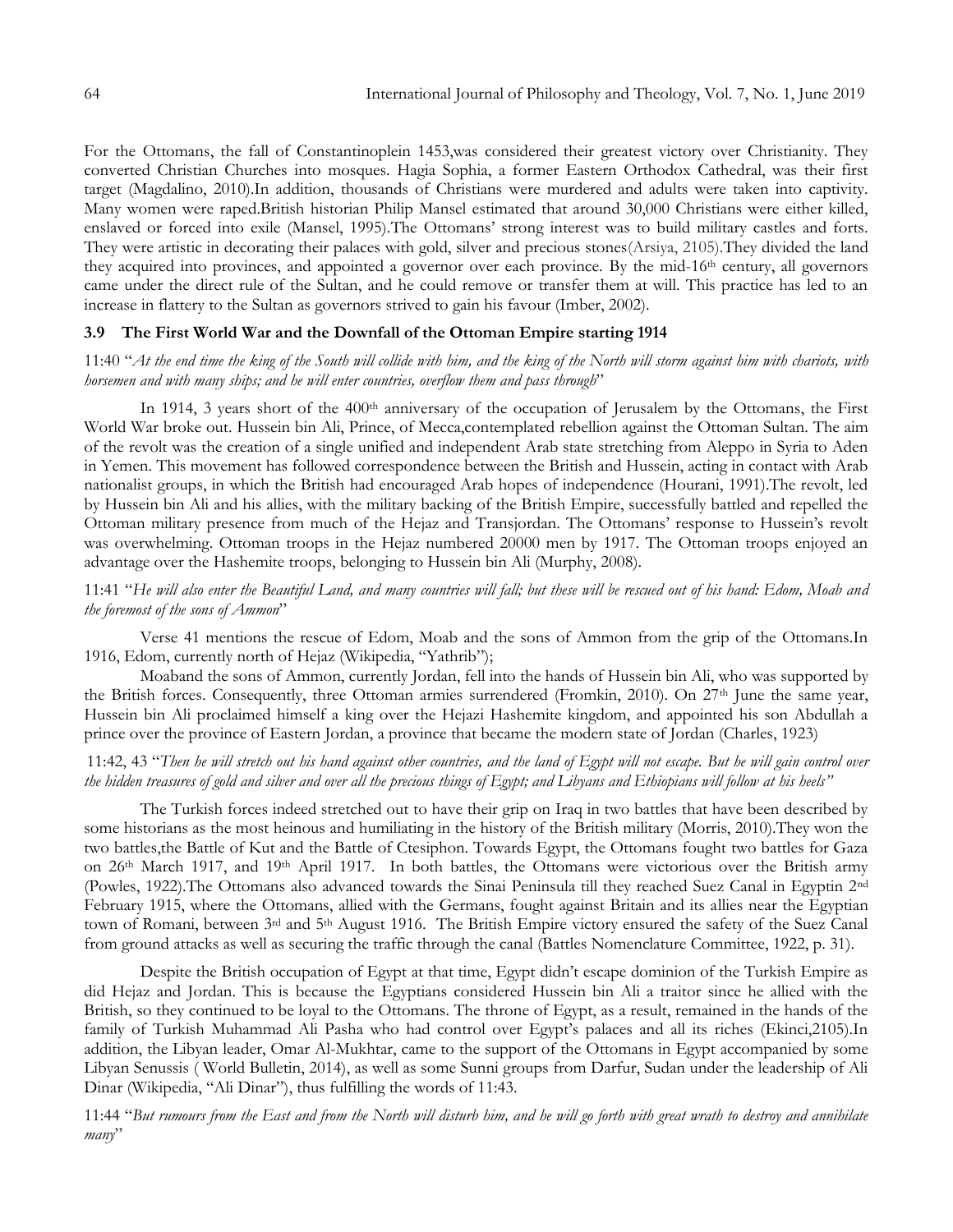The Ottomans heard of the coming of the Russian army to attack them from the east and North directions. Fearing the alliance of the Assyrians and Armenians with Russians against them (Butt, 2017),the Ottomans so fiercely committed some of, probably, the most outrageous massacres history has ever known, the Armenian Holocaust. It was the systematic extermination of 1.5 million Armenians, mostly citizens of the Ottoman Empire (Robert, 2006). Other ethnic groups were similarly targeted for extermination in the Assyrian genocide (Schaller, et al, 2008). Genocide was carried out during and after World War I.

### 11:45 "*He will pitch the tents of his royal pavilion between the seas and the beautiful Holy Mountain; yet he will come to his end, and no one will help him*"

By the end of World War I, the Ottomans were defeated by the British in the battle of Jerusalem 1917 (Battles Nomenclature Committee, 1922, p. 32). In addition, both Germany and Austria, the Ottomans" allies, were also defeated, thus leaving Turkey with no one to help it, just as verse 11:45 states (Tucker, 1999).After the final defeat of the Ottomans, the Sultanate was abolished on 1st November 1922,thus usheringthe end of the Ottoman Empire, an Empire that lasted for over six centuries (Finkel, 2007). There was also an end to the Islamic Caliphate that lasted about1290 years. On 3rd March 1924, Ataturk announced the establishment of secular Turkey.

#### **3.10 The Ousting of the Ottomans from Palestine**

#### 12:1a "*Now at that time Michael, the great prince who stands guard over the sons of your people, will arise*"

As the times of the Gentiles, spoken by Jesus in Luke 21:24, were drawing near, God intervened in the history of the Jews, for the first time since they were scattered, and provided them with a home.The United Kingdommade the Balfour Declarationon 1917, promising support for a Jewish "national home" in Palestine (Caplan, 2011). The gradual return of the Jews was a fulfilment of God"s promise to them. At last the dry bones spoken of in Ezekiel 37 began to come together.

### **3.11 The Second World War (1939-1945)**

#### 12:1 b "*And there will be a time of distress such as never occurred since there was a nation until that time*"

The Second World War broke out in 1939, and was unlike any other war before it.Just as Daniel 12:1 states, it was the most disastrous calamity to come upon mankind with over 85 million causalities. The Nazi Hitler of Germany, was responsible for systematically murdering some six million European Jews, between 1941 and 1945 (Hayes, 2015).It is noteworthy that this time of great distress came to an end at about the same time the Lord pointed to in Matthew 24, the period that lasted 1260 years, from 689 to 1949, as indicated in Revelation 11:3.

### **3.12 The Restoration of Jerusalem in 1967 and the Rise of Messianic Jews Movements**

### 12:1c"*at that time your people, everyone who is found written in the book will be rescued*"

The "rescuing of God"s people" mentioned at the end of Daniel 12:1 started when the United Nations Partition Plan for Palestine paved the way for Israel to declare its independence in 1948. The Palestine Mandate formalized with the League of Nations in 1923 was activated and the Jews began to immigrate to Palestine legally and without restrictions.This period witnessed the conversion of, at least, 250000 Jews to Christianity according to existing records of various societies (Gundry, et al, 2003), and this number continues to rise. It was indeed the time when God sought the Jews (Luke 21:24), and many names were written in the Book of Life.

12:2-3 "*Many of those who sleep in the dust of the ground will awake, these to everlasting life, but the others to disgrace and everlasting*  contempt. Those who have insight will shine brightly like the brightness of the expanse of heaven, and those who lead the many to *righteousness, like the stars forever and ever*"

The "dust of the ground" is a reference to the Jews as stated in Genesis 28:14 and Numbers 23:10. Many of them have awaken and believed in the Lord Jesus Christ, and have shined like stars of heavens(Genesis 15:5).As for those who rejected faith in Jesus as the Messiah, and still hope and dream of a Jewish temple to be constructed in the future, theirs will be only shame, disgrace and everlasting contempt.The expression "Those who have insight" denotes those Jews who have believed in Jesus as the awaited Messiah. They are the ones that understood God's word and have, therefore, been enlightened as heaven's shining stars. Through the evangelism of those, many have come to know the Lord Jesus Christ and to be clothed with his righteousness.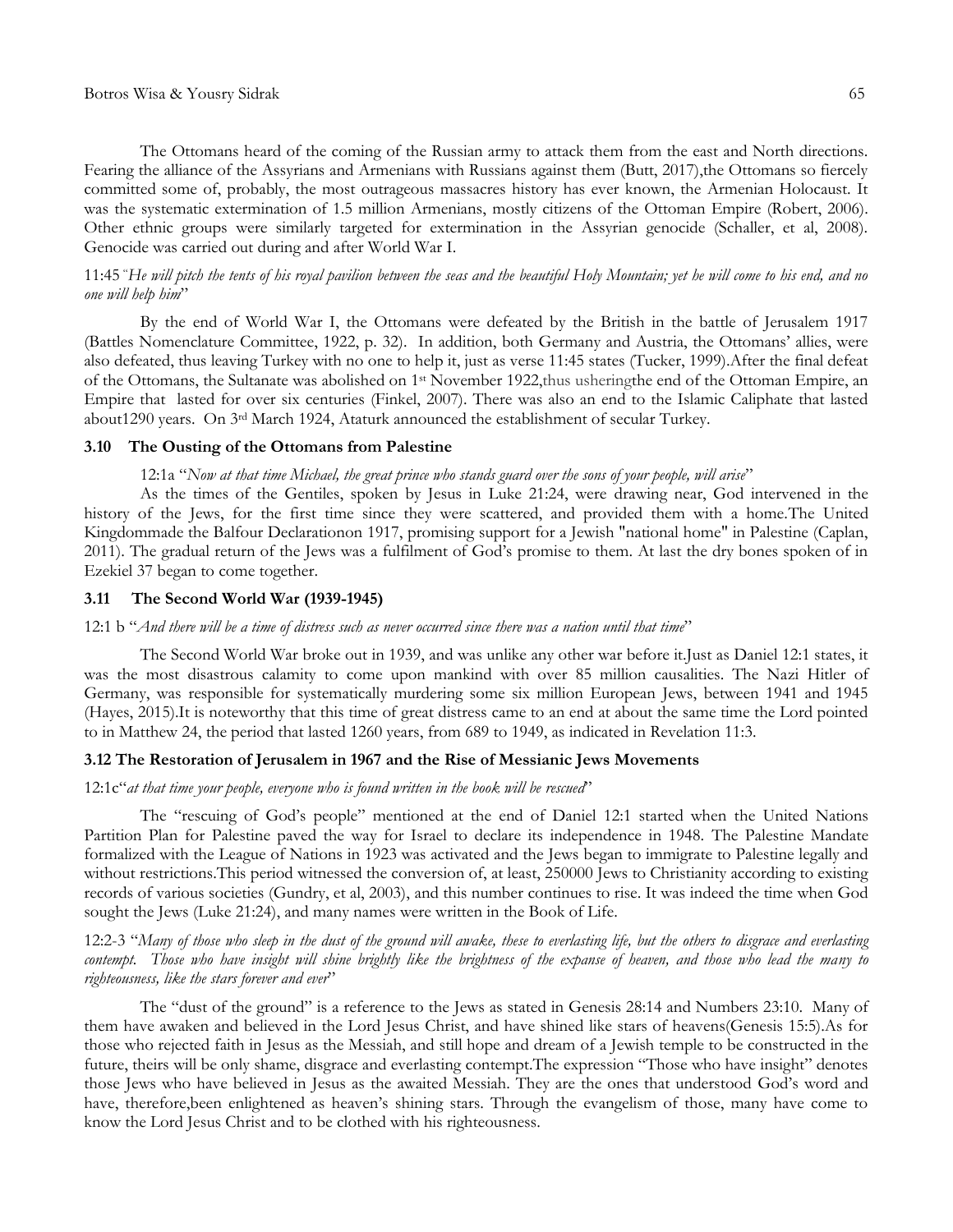12:4 "*But as for you, Daniel, conceal these words and seal up the book until the end of time; many will go back and forth, and knowledge will increase*"

The word of God tells us that the Book of Daniel will be concealed till the time of the end, days in which we live now.Itbecame an object of study, and knowledge has indeed increased.

12:5-6 "*Then I, Daniel, looked and behold, two others were standing, one on this bank of the river and the other on that bank of the*  river. And one said to the man dressed in linen, who was above the waters of the river, "How long will it be until the end of these *wonders?"*

The man who was above the waters of the river and was dressed in linen, recalls to the mind the clothing of the high priest (Exodus 39:27-29). In fact, this isJesus Christ, our high priest.

The two standing with him are Prophet Daniel and Apostle John, who prophesied in both Testaments, respectively, of persecution of the beast on the people of God for a time, two times and half a time (Daniel 12:7; Revelation 12:14). The word "wonders" here refers to God"s discipline of his people, a matter that is difficult to understand (Isaiah 29:14)

### **3.12 The Completion of Fourteen Centuries**

12:7 "*I heard the man dressed in linen, who was above the waters of the river, as he raised his right hand and his left toward heaven, and swore by Him who lives forever that it would be for a time, times, and half a time; and as soon as they finish shattering the power of the holy people, all these events will be completed"*

"A time, two times and half a time" point to 14 centuries. This is because God waited for 400 years to save his people from Egypt(Genesis 15:13).The Hebrew word used here means "promise".And it refers to 400 years in Acts 7:17. A time, two times and half a time is, then, equivalent to  $400 + (400 \times 2.5) = 400 + 1000 = 1400$  years. As for the division of this period into a time, two times and half a time, it is attributed to the 400 years in which the Ottomans occupied Jerusalem from 1517 to 1917."The holy people" is a reference to the Church of Christ. As the time of its shattering comes to an end, it will be united with the power of the Holy Spirit.

#### **3.13 The Sealed Scroll is Finally Opened**

12:8-10"*As for me, I heard but could not understand; so I said, "My lord, what will be the outcome of these events? He said "Go your way Daniel, for these words are concealed and sealed up until the end time. Many will be purged, purified and refined but the wicked will act wickedly; and none of the wicked will understand but those who have insight will understand"*

The word of God tells us that the prophecies of Daniel will be concealed till the time of the end.From Luke 21:24, we understand that this is the time of Jewish return to Jerusalem. Believers will understand Daniel"s prophecies at that timebecause the Holy Spirit will reveal it to them. As for the wicked, they will lack understanding in the absence of the gift of the Holy Spirit.

### 12:11 "*From the time that the permanent foundation is abolished and the abomination of desolation is set up, there will be 1,290 days"*

The Dome of the Rock was built in Jerusalem, in the year 689, on the site of the Jewish Temple. Muslims believe that site to be the site from which Muhammad ascended to heaven (Braswell, 1996).Using the day-year principle, the addition of 1290 years to that date i.e. 689, brings us to the year 1979, the year of the Khomeini revolution in Iran, a revolution that resulted in the birth of a Shi"ite power. So, after the passage of almost thirteen centuries of Sunni Islam dominating the world with almost no competitors, Shi"ite Islam appeared as a power to be reckoned with.This brings us to the feet of the statue of Daniel 2:33, 42, the feet that is partly of iron and partly of clay,where iron is a representation of Sunni and Clay is a representation of Shi"ite Islam.

#### 12:12 "*How blessed is he who keeps waiting and attains to the 1,335 days*"

The addition of 1335 years to the date of constructing the Dome of the Rock will take us to 2024. Could the prophecy of Daniel be completed by that time? Could that year mark an end of the system of the fourth beast and challenge it presents? The authors of this article believe so.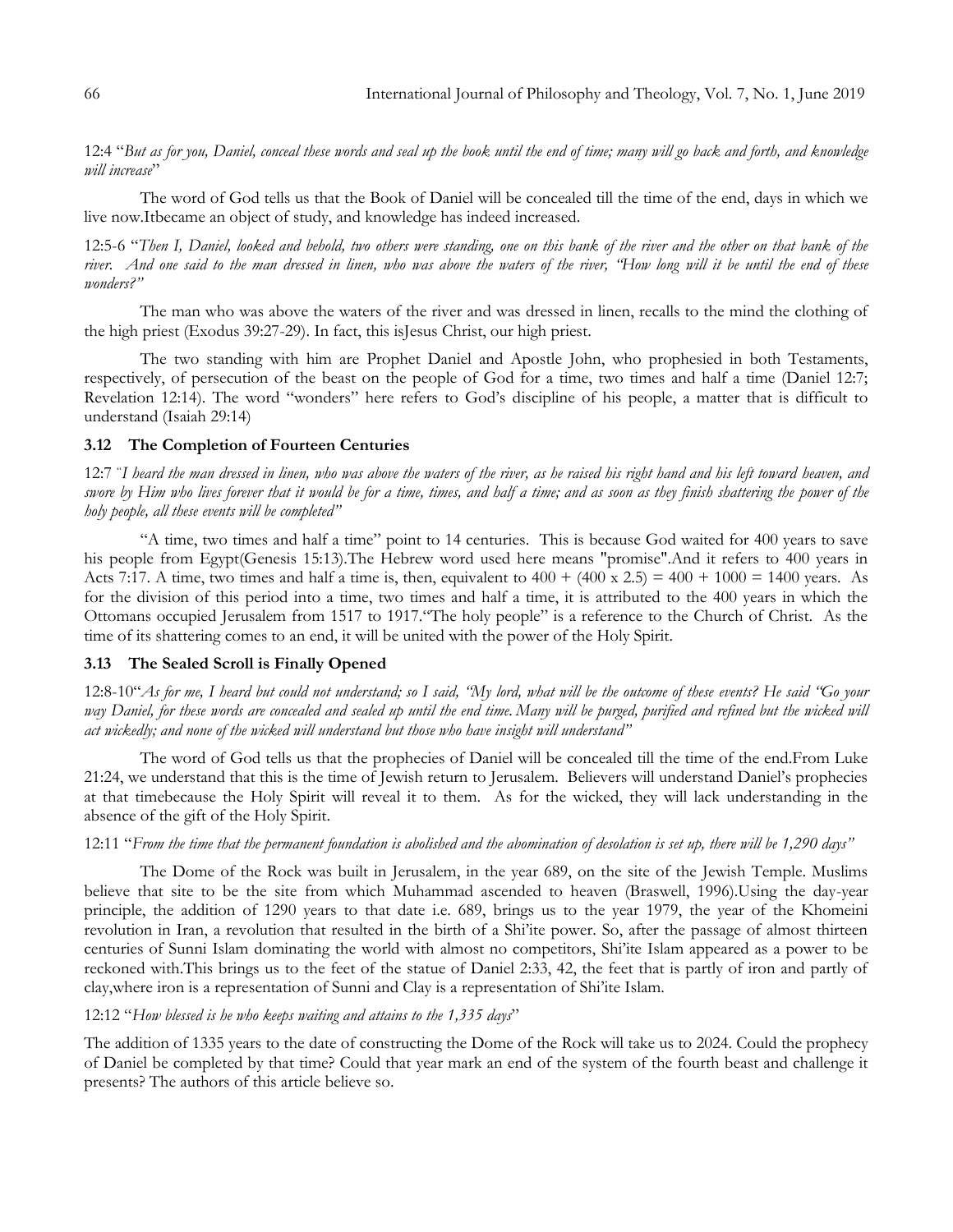#### **4. Conclusion**

This research paper proposes that the fourth kingdom in Nebuchadnezzar"s statue is the kingdomof Islam, rather than the Roman Empire, as thought by the majority of Biblical scholars. The kings of the South and of the North, introduced in Daniel 11, represent, indeed, the two main sects of Islam, the Shi"ite and Sunni, respectively. In order to support their proposal, the authors track the history of Islam over 14 centuries and make historical and theological connections with Daniel 11 and 12 verse-by-verse.

### **5. Bibliography**

- Abu-Shamah, Al-Maqdisi (1992). Uyun al-Rawdatin Fi Akhbar al-Dawlatin al-Nouria wa al-Salahia. Damascus, Syria: Wazarat Al-Thaqafah Publishing.
- Al-Aiashi, A. (2013). Tafseer Al-Aiashi. Karbla"a, Iraq: Muas"ssat Al-A"alami, Part 1, p. 200.
- Al-Majlisi, Muhammad (1983). Behar Al-Anwar (2nd Ed), Beirut, Lebanon: Al-Kutub Al-Islamiya"a, Vol. 13, p. 641.
- Al-Moutazali, Ibn abi-Alhadid (2007). Sharh Nahj Al-Balagha (1st Ed). Beirut, Lebanon: Dar Al-Kitab Al-Arabi, Vol. 20, p. 147.
- Al-Qumi, A. (2013). Tafseer Al-Qumi. Beirut: Lebanon: Muas"ssat Dar Al-Kitab for Publishing and Distribution, Part 2, p. 376.
- Al-Shahristani, M. (1992). Al-Milal-wa-al-Nihal. Beirut, Lebanon: Dar al-Kutub Al-Ilmyia, Vol.1, pp. 57-58.
- Al-Tabarani, S. (1994). Al-Muja"am Al-Kabir. Riyadh, Saudi Arabia: Dar Al-Sumai"I, Vol. 10, p. 109.
- Al-Zahabi, Shams Al-Deen (1996). Sirat A"alam Al-Nubala"a (11th Ed). Beirut, Lebanon: Muas"ssat Al-Risalah.
- Arsiya, Izlem (16th April 2015). The Luxurious Palaces of the Ottoman Empire. Istanbul, Turkey: Daily Sabah.
- Battles Nomenclature Committee; Headlam, John (1922). Battles Nomenclature Committee. London: H.M.S.O.

*Barnes, Timothy. (1984). Constantine and Eusebius. Cambridge, USA: Harvard University Press.*

- Baughman, Ray E. (1972). The Kingdom of God Visualized. Chicago, USA: Moody Printing, p. 177.
- Benoit, Knutr (Ed.). (2011). Battle of Pelekanon. USA: Dict.
- Bin-Tawoos, Ali. (1993). Al-Lahouf Fi Qatla"a Al-Tofof (1st Ed). Karbla"a, Iraq: Muas"ssat Al-A"alami, p. 174.
- Bisaha, Nancy. (2004). Creating East and West: Renaissance Humanists and the Ottoman Turks. Pennsylvania, USA: University of Pennsylvania Press, p. 98.
- Blaiklock, E. M. (1976). Seleucia. The Zondervan Pictorial Encyclopaedia of the Bible. Merrill Tenney (Ed). Zondervan Publishing House, Vol. 5, p. 331.
- Bozhilov and Vasilev. (1999). History of Medieval Bulgaria. Sophia, Bulgaria: Anubis Publishers.
- Braswell, G. (1996). Islam-Its Prophets, People, Politics and Power. Nashville, TN, USA: Broadman and Helman Publishers, p. 14.
- Bukhari, M. (1987). Sahih al-Bukhari (3rd Ed). Beirut, Lebanon: Dar Ibn Kathir.
- Butt, Ahsan. (2017). Secession and Security: Explaining State Strategy against Separatists. New York, USA: Cornell University Press, p. 128.
- Caplan, Neil. (2011). The Israel-Palestine Conflict: Contested Histories. New Jersey, USA: John Wiley and Sons Publishing.
- Charles, Horne (Ed). (1923). Source Records of the Great War, Vol. IV. Washington, USA: National Alumni Publishing: Washington, Vol. 4.
- Crawford, Paul. (2003). The Templar of Tyre. Farnham, United Kingdom: Ashgate Publishing, Vol. 3.
- Davis, Paul. (1999). 100 Decisive Battles: From Ancient Times to the Present. Oxford, England: Oxford U.P., p. 195.
- Drews, Robert. (2011). The Ottoman Empire, Judaism and Eastern Europe to 1648. Coursebook: Judaism, Christianity and Islam, to the Beginnings of Modern Civilization. Nashville, USA, Vanderbilt University Publishing, (Chapter 4).
- Dupuy, R. E. and T. N. Dupuy (Eds). (1977). The Encyclopaedia of Military History .New York, USA: Harper&Row Publishing.
- Doukhan, J. B. (1989). Daniel: The Vision of the End*.* Berrien Springs, MI, USA: Andrews University Press.
- Ekinci, Ekrem. (9th July 2015). Sykes-Picot: The Western Agreement that Sealed the Middle East"s Doom. Daily Sabah Feature, Istanbul, Turkey, Updated 11<sup>th</sup> July 2015.
- *Encyclopaedia Britannica*, 15<sup>th</sup> Ed, "s.v.", "Darfur: Historical Region and Former Province, Sudan." Retrieved 15<sup>th</sup> June 2015.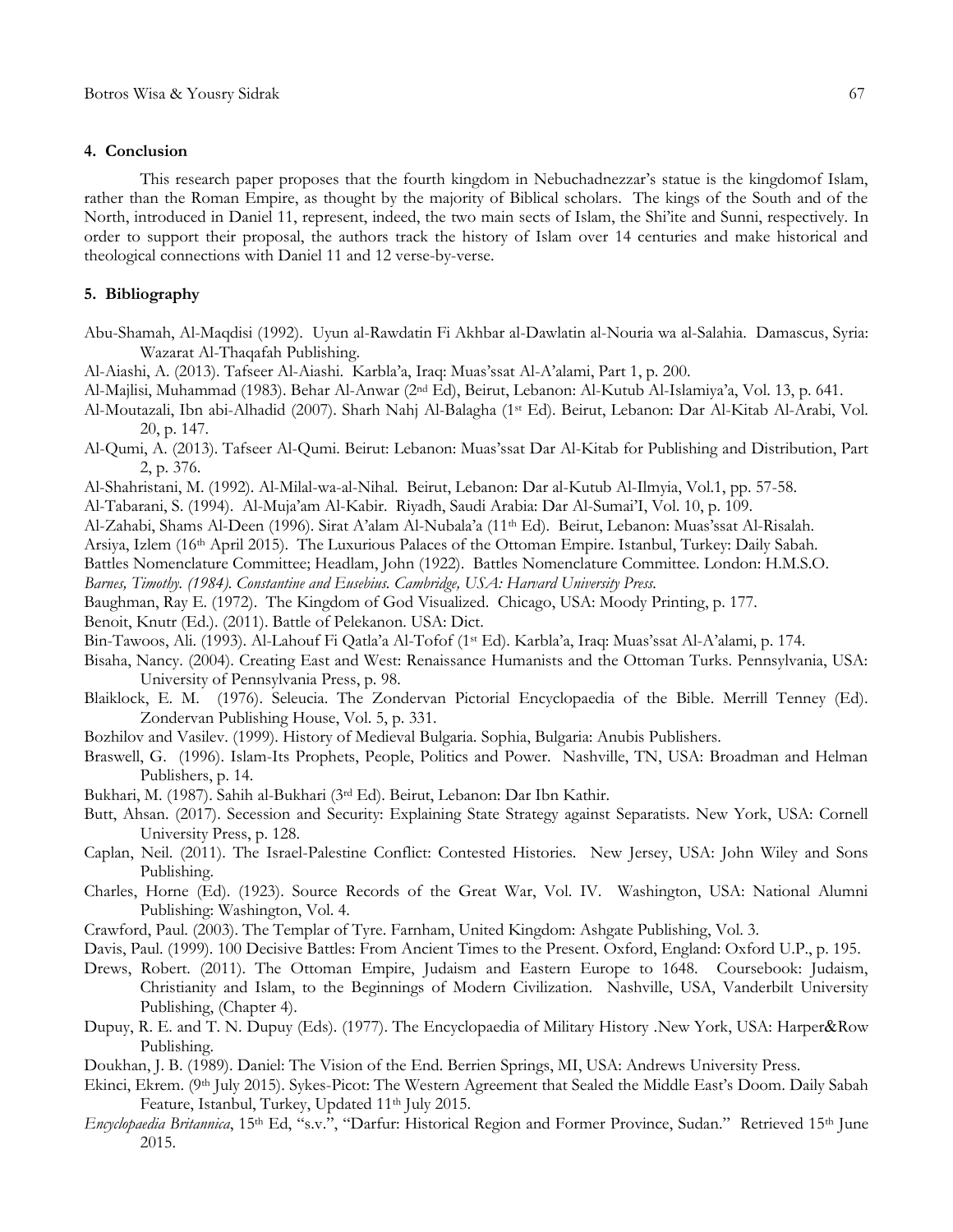- Finkel, Caroline. (2007). Osman"s Dream: The History of the Ottoman Empire. New York, USA: Basic Books Publishing, p. 545.
- Fromkin, David. (2010). A Peace to End All Peace: The Fall of the Ottoman Empire and the Creation of the Modern Middle East. London, UnitedKingdom: Macmillan Publishing. p. 333.
- Gaunt, David. (2006). *Massacres, Resistance and Protectors: Muslim-Christian Relations in Eastern Anatolia during World War I.*  Piscataway, NJ, USA: Gorgias Press.
- Goha, S., Al-Ba"alabaki, M and Ottoman, B. (1778). Al-Musawir fi al-Tarikh. Beirut, Lebanon: Dar al-Elm lil Malaien, Vol. 6, pp. 34-36.
- Gruen, Erich. (1992). The Hellenistic World and Coming of Rome. California, USA: University of California Press.
- Gundry, Stanley and Goldberg, Louis. (2003). How Jewish is Christianity? 2 Views on the Messianic Movements. Michigan, USA: Zondervan Publishing, p. 24.
- Hajj, Hamed. (2006). Founding the Fatimid State, the Rise of an Early Islamic Empire. London, United Kingdom: Institute of Ishmaelite Studies Publishing.
- Hanbal, A. (1969). Musnad Ahmed bin Hanbal. Cairo, Egypt: Dar Al-Hadith Publishing, Vol. 1, p. 408.
- Harton, G. M. (1983). An Interpretation of Daniel 11:36-45. Grace Theological Journal, Vol. 4, no. 2, pp. 205-231.
- Haskell, S. N. (1901). The Story of Daniel the Prophet,Battle Creek. MI, USA: Review and Herald Publishing Association.
- Hayes, Peter. (2015). How Was It Possible? A Holocaust Reader. Nebraska, USA: University of Nebraska Press.
- Hill, M. (1915). Studies in Prophetic History*.* Oakland, CA, USA: R. L. Bond and Sons Publishing.
- Hourani, Albert. (1991). A History of the Arab Peoples. London, England: Faber and Faber Publishing.
- Ibn Kathir, A. (1990). Al-Bedayah wa Al-Nehaya. Beirut, Lebanon: Al-Ma"aref Publishing, Vol.10, p. 1.
- Ibn Sa"ad, M. (2001). Al-tabaqat Al-Kubra. Cairo, Egypt: Al-Kharji Publishing, p. 250.
- Imber, Colin. (2002). The Ottoman Empire, 1300-1650: The Structure of Power. London, United Kingdom: Palgrave Macmillan publishing, pp. 177-200.
- Irwin, Robert. (1997). History Today. London, England: Andy Patterson Publishing. Vol. 47, number 4, p. 43<sup>+</sup>
- Johnson, O. A. (1919). Lessons on Daniel*,* College Place, Washington, USA. This work is a typescript, apparently prepared for classes at Walla Walla College where Johnson taught in the Bible Department.
- Kafadar, Cemal. (1996). Between Two Worlds. California, USA: University of California Press, p. xix.
- *Kazhdan, M. (1991). The Oxford Dictionary of Byzantium. Oxford, England: Oxford University Press.*
- Lamson, J.G. (1909). *The Eleventh Chapter of Daniel Narrated* (n. p. 1909). Lamson's work appears to have been privately published.
- Leatherman, D. W. (1996). Adventist Interpretation of Daniel 10-12, a Diagnosis and Prescription, J. of the Adventist Theological Society, Vol. 7, no. 1, pp. 120-140.
- Levanoni, Amalia. (1995). A Turning Point in Mamluk History: the Third Reign of Al-Nāsir Muhammad Ibn Qalāwūn (1310-1341)*.* Leiden, The Netherland: E.J. Brill Publishing, p. 10.
- Magdalino, Paul, et al. (2010). Istanbul: "Buildings, Hagia Sophia" in Grove Art. [Online]. Available: [http://www.oxfordartonline.com,](http://www.oxfordartonline.com/) (February 28th, 2010)
- Mango, Cyril. (2002). The Oxford History of Byzantium, (1st ed.). New York, USA: Oxford UP, pp. 273-4.
- Mansel, Philip. (1995). Constantinople: City of the World"s Desire. United Kingdom: Hachette Publishing, p. 79.
- McGregor, Andrew James. (2006). A Military History of Modern Egypt: From Ottoman Conquests to the Ramadan War. California, USA: Greenwood Publishing, p. 19.
- Morris, Jan. (2010). Farewell the Trumpets. London, England: Faber and Faber Publishing, pp. 3-4.
- Murphy, David. (2008). The Arab Revolt 1916-18: Lawrence sets Arabia ablaze. New York, United Kingdom: Bloomsbury Publishing, p. 24.
- Muslim, I. (1955). Sahih Muslim. Beirut, Lebanon: Dar Ihya" al-Turath al-Arabiya.
- Peirce, L. P. (1993). The Imperial Harem: Women and Sovereignty in the Ottoman Empire. New York: Oxford Press.
- Pentecost, Dwight J. (1958). Things to Come*.* Grand Rapids, Michigan, USA: Zondervan Publishing, p. 344.
- Powles, Guy. (1922). The New Zealanders in Sinai and Palestine: Battle of Gaza. Wellington: New Zealand: Victoria University of Wellington Press, pp. 85-106.
- Robinson, T. (1961). Homiletical Commentary on the Book of Daniel, p. 256; and Robert Jamieson, A. R. Fausset, David Brown, Commentary on the Whole Bible*,* Reprint; Grand Rapids, Michigan, USA: Zondervan Publishing, p. 798.